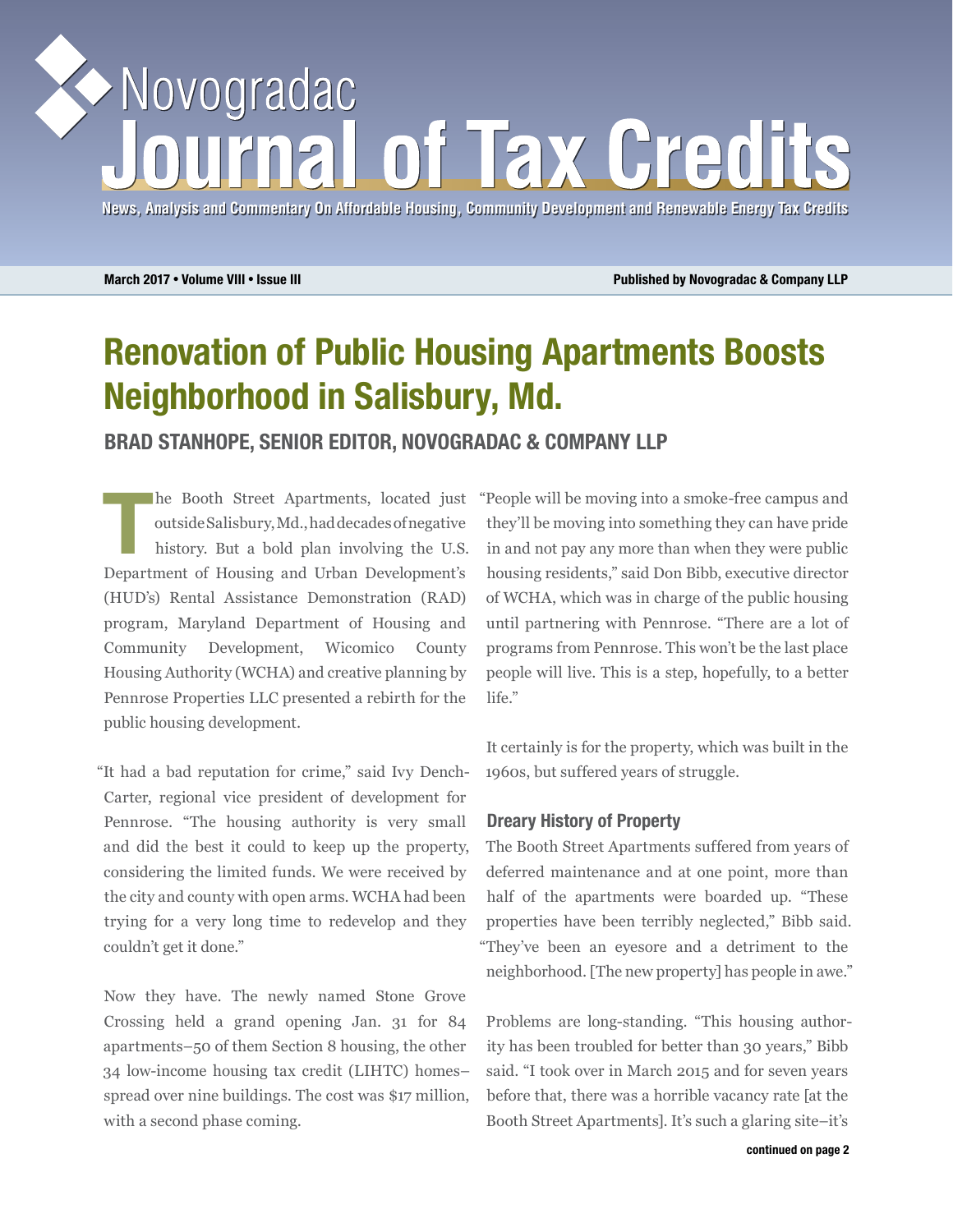# **DEPARTMENT OF HOUSING AND URBAN DEVELOPMENT**

### **continued from page 1**

www.novoco.com

www.novoco.com  $\blacklozenge$  March 2017

March 2017

 $\frac{1}{2}$  2

on the highway into Salisbury. HUD said you've got to do something."

The housing agency looked for creative ways to redevelop it, including the use of tax credits. It was very difficult … until RAD launched.

### **RAD Provides Hurdles**

"It's a salvation for the agency," Bibb said of HUD's demonstration program that allows public housing agencies to convert apartments from the original sources of HUD funding to project-based Section 8 contracts. "Out of 277 units, 38 percent were vacant and boarded up for eight years. It was an excellent opportunity. We've worked with Pennrose before and we got a beautiful project."

Dench-Carter said Pennrose was approached about redeveloping the apartments several years before the RAD program started. Another developer took the job and then dropped out for unrelated reasons. When the new opportunity presented itself after the RAD program launched, Pennrose came in. WCHA was the first housing authority in Maryland to receive a RAD allocation.

The developers applied for 9 percent LIHTCs and received them in 2014 … and then HUD issued its affirmatively furthering fair housing ruling, which promoted HUD development in areas of "high opportunity." The Booth Street Apartments neighborhood didn't meet that standard.

"When we first submitted it, [the property] failed the test," Dench-Carter said. "It took months of working with HUD to approve the project. It was very disconcerting, because the clock was ticking on the 9 percent credits.

**continued on page 3**



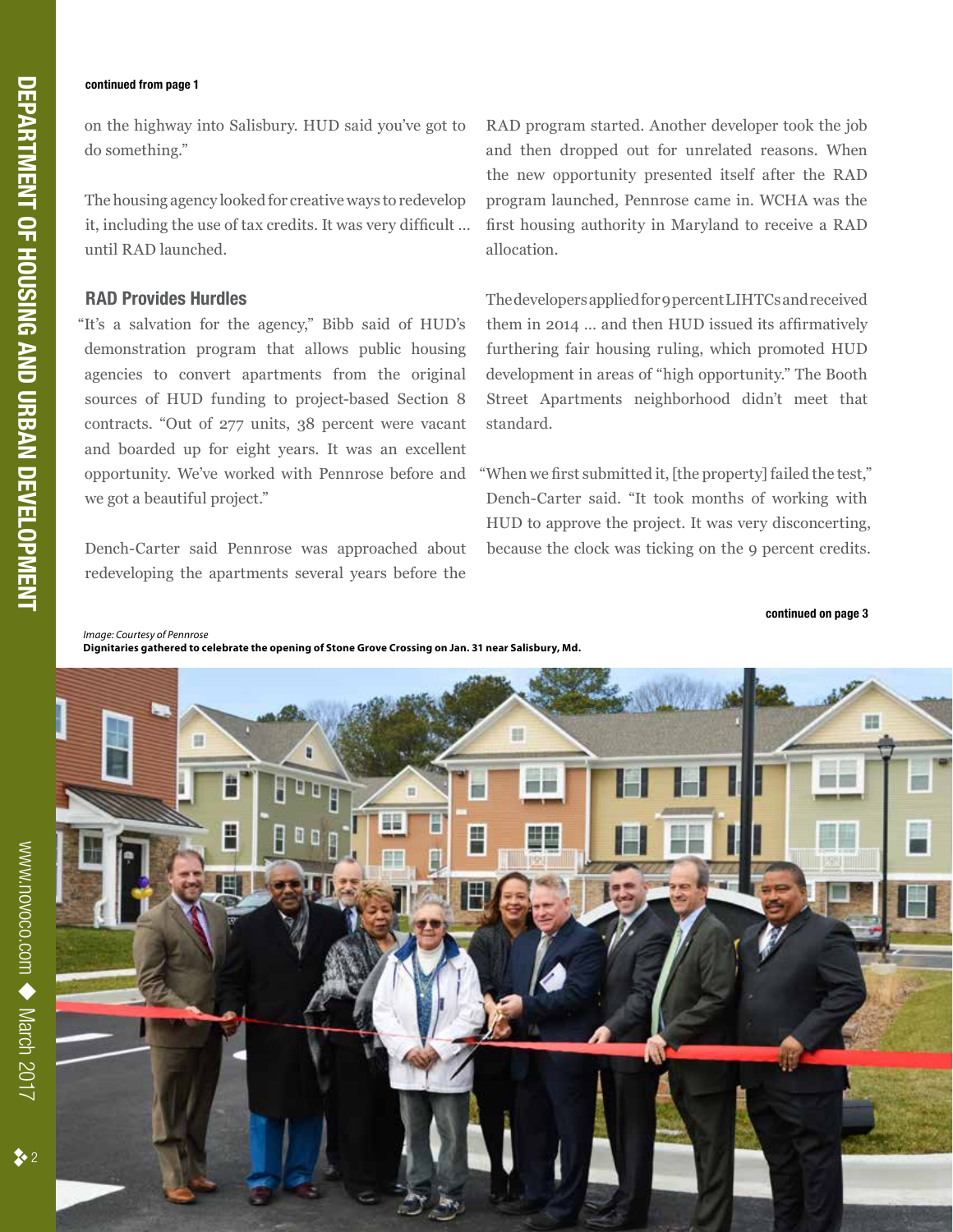

*Image: Courtesy of Pennrose* **Stone Grove Crossing involves 50 apartments of Section 8 housing financed by the U.S. Department of Housing and Urban Development's (HUD's) Rental Assistance Demonstration (RAD) program and 34 low-income housing tax credit (LIHTC) homes.**

### **continued from page 2**

We needed to get construction started. Fortunately, we were able to get approval."

Bibb said that is part of the RAD reality. "We all knew RAD is an ongoing program that is changing almost monthly," Bibb said. "To me, [the fair housing ruling] was a little bit of a crawl back that had to be addressed. The fair housing review made sense–you want to make sure you mix up the demographics."

The solution came with strings attached. The original plan called for two phases of demolishing 50 public housing units and building 84 apartments–with 50 in each phase through the RAD program. To move forward, Pennrose and the PHA had to limit the RAD property to 50 apartments on the Booth Street site and promise to build 50 more in a neighborhood of higher opportunity. Dench-Carter said Pennrose and the PHA have acquired another site and submitted requests for 9 percent LIHTCs.

The problem? "The other half [of the current site] is boarded up. How do we develop that?" Dench-Carter said. "In order to score and be competitive [to get 9 percent LIHTCs], we're going to need significant soft financing and subsidy."

Dench-Carter is grateful, though. "At the end of the day, we appreciate the staff at HUD working with us to make this happen," Dench-Carter said. "They could have not approved it. The financial closing was delayed until approval was finally received and we appreciate them working with us."

### **A New Look**

The 84 new apartments are spread over nine three-story buildings with individual entrances in a community with **continued on page 4** March 2017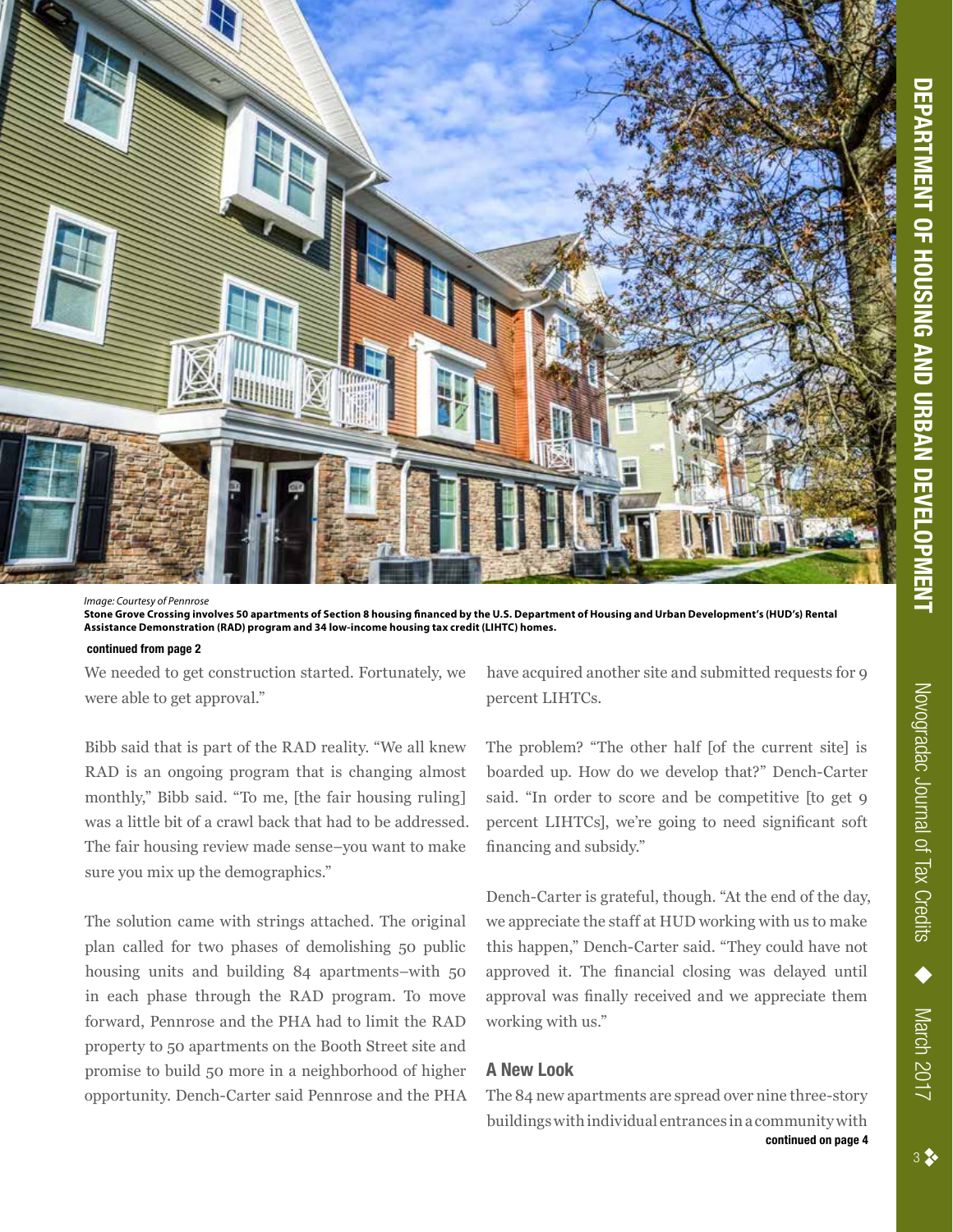### **continued from page 3**

ample open space. The project will receive certification under the National Green Building Standard program.

The apartments have washers and dryers, while residents previously had to go off-site to do laundry. There are laminate hardwood floors, appliances with smart burners and coordinated countertops, sprinkler systems and air conditioning.

Dench-Carter said the architecture is markedly different, calling it "fabulous."

The new development also includes the rehabilitation of the nearly 5,000-square-foot community building, allowing it to accommodate resident activities, a fitness room, computer room, renovated kitchen and space for both Pennrose management and WCHA.

The property took about 14 months to build.

### **The Transition**

Bibb said there were about 17 families still in the building that was later demolished. "It had a huge vacancy rate," Dench-Carter said. Those residents were relocated into scattered sites or the second phase and now have the option to move into the new phase.

While the specific plan for Phase II isn't clear, the next step is. "We definitely know we have to demolition it to satisfy the insurance company, the community, the elected officials," Bibb said. "They're not going to let it stand. Our plan is to rebuild it and we're open to interest from the community. Obviously, a lot of people will make recommendations. It could be for seniors, for veterans, there are a lot of options."

### **Financing**

The property included \$12.8 million in LIHTC equity, as well as a loan from Chase. The Maryland Department of Housing and Community Development (DHCD) added a \$2 million loan and additional financing from its programs.

"First and foremost, Pennrose is a top-tier client of ours," said Brett Macleod, executive director at Chase Community Development Banking. "We have a broad and deep relationship with Pennrose and want to partner with them whenever possible."

Macleod said the complexity of the transaction affects the investors. "But we shine on complex transactions," he said. "None are easy, but some are more complicated than others. This was definitely complicated."

"We have deep experience in RAD and did the largest RAD transaction [in El Paso, Texas]," said Dana Mayo, executive vice president of Alden Capital Partners, which syndicated the tax credits. "That's one of the reasons Pennrose reached out. One of the big challenges was having the closing delayed while waiting for HUD approval. You have to give huge credit to Pennrose because it took a long time to get approval."

The result is positive.

"This is nice new construction," Mayo said. "The 9 percent allocation allowed that to occur. Typically, in RAD transactions, you see the housing authority putting in additional soft money, but this authority is small and didn't have the money, so the 9 percent was mandatory. There was a lot of soft funding from the state, but this could not happen without the 9 percent [LIHTC]."

### **Building on Success**

While there are still questions–the downtown replacement for the public housing apartments isn't completed and there's no final plan on the second phase adjacent to Stone Grove Crossing–the success of the first phase will also boost the reputation of the housing agency.

"I've had a lot of rebuilding to do," said Bibb. "RAD is an excellent opportunity to improve the neighborhood's housing stock."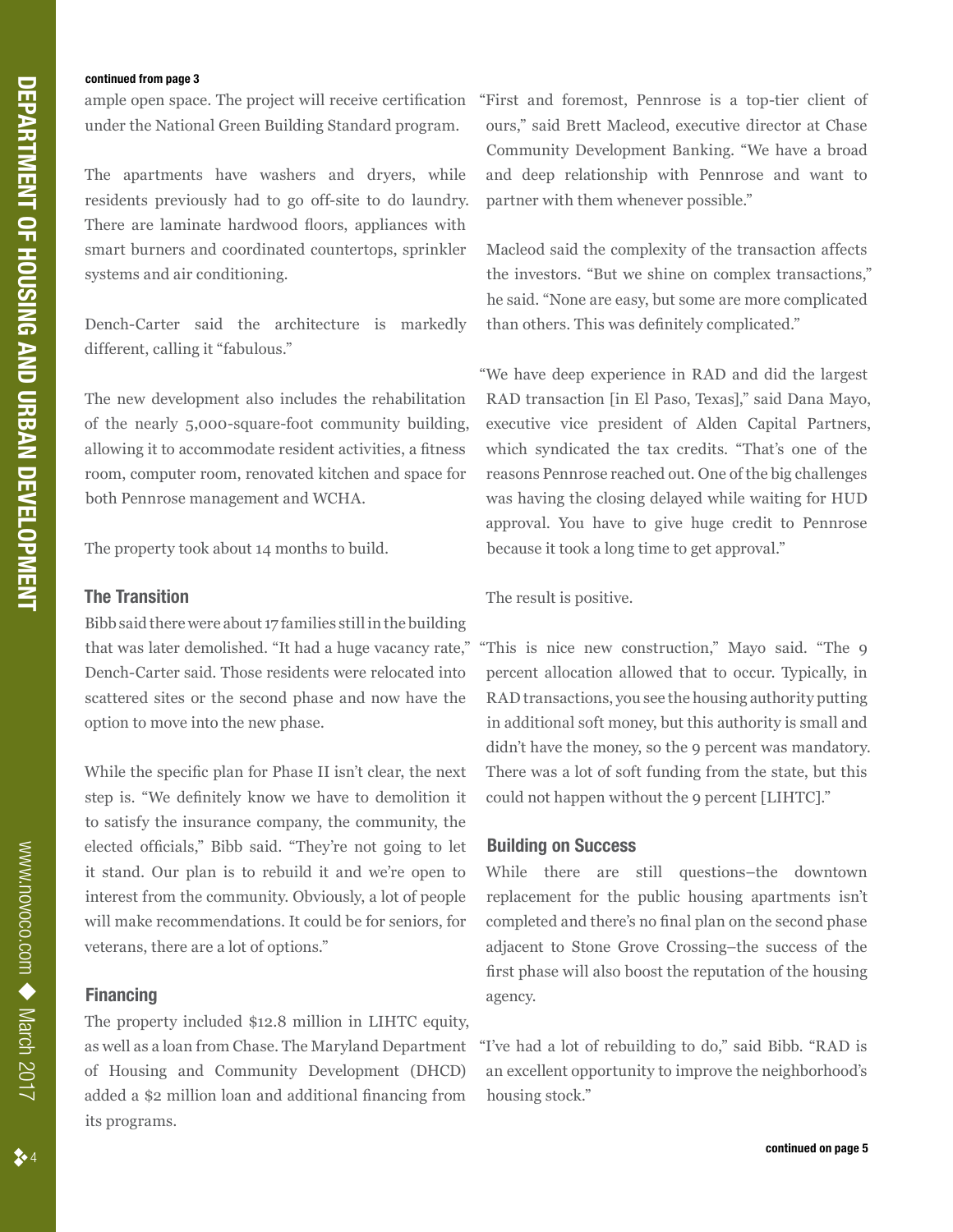### **continued from page 4**

Macleod likes the extended affect. "What attracted us was the impact it's going to have on the community," he said. "The housing was built in the 1960s and there were years of deferred maintenance that needed to be addressed. I think this shows the commitment the development team had in addressing those needs. Pennrose goes above and beyond in providing highquality affordable housing to do right by the community. It's really a high-quality project they delivered."  $\ast$ 

### **Stone Grove Crossing**

### **FINANCING**

- $\div$  \$12.8 million in low-income housing tax credit equity syndicated by Alden Capital Partners, with Chase as the end investor
- **\* \$8 million construction loan from Chase**
- \$2 million Rental Housing Program loan from the Maryland Department of Housing and Community Development (DHCD)
- \$1.3 million permanent loan from Chase
- \$825,000 in Partnership Rental Housing Program funds from Maryland DHCD

*This article first appeared in the March 2017 issue of the Novogradac Journal of Tax Credits.* 

*© Novogradac & Company LLP 2017 - All Rights Reserved*

*Notice pursuant to IRS regulations: Any U.S. federal tax advice contained in this article is not intended to be used, and cannot be used, by any taxpayer for the purpose of avoiding penalties under the Internal Revenue Code; nor is any such advice intended to be used to support the promotion or marketing of a transaction. Any advice expressed in this article is limited to the federal tax issues addressed in it. Additional issues October exist outside the limited scope of any advice provided – any such advice does not consider or provide a conclusion with respect to any additional issues. Taxpayers contemplating undertaking a transaction should seek advice based on their particular circumstances.* 

*This editorial material is for informational purposes only and should not be construed otherwise. Advice and interpretation regarding property compliance or any other material covered in this article can only be obtained from your tax advisor. For further information visit www.novoco.com.*

Novogradac Journal of Tax Credits